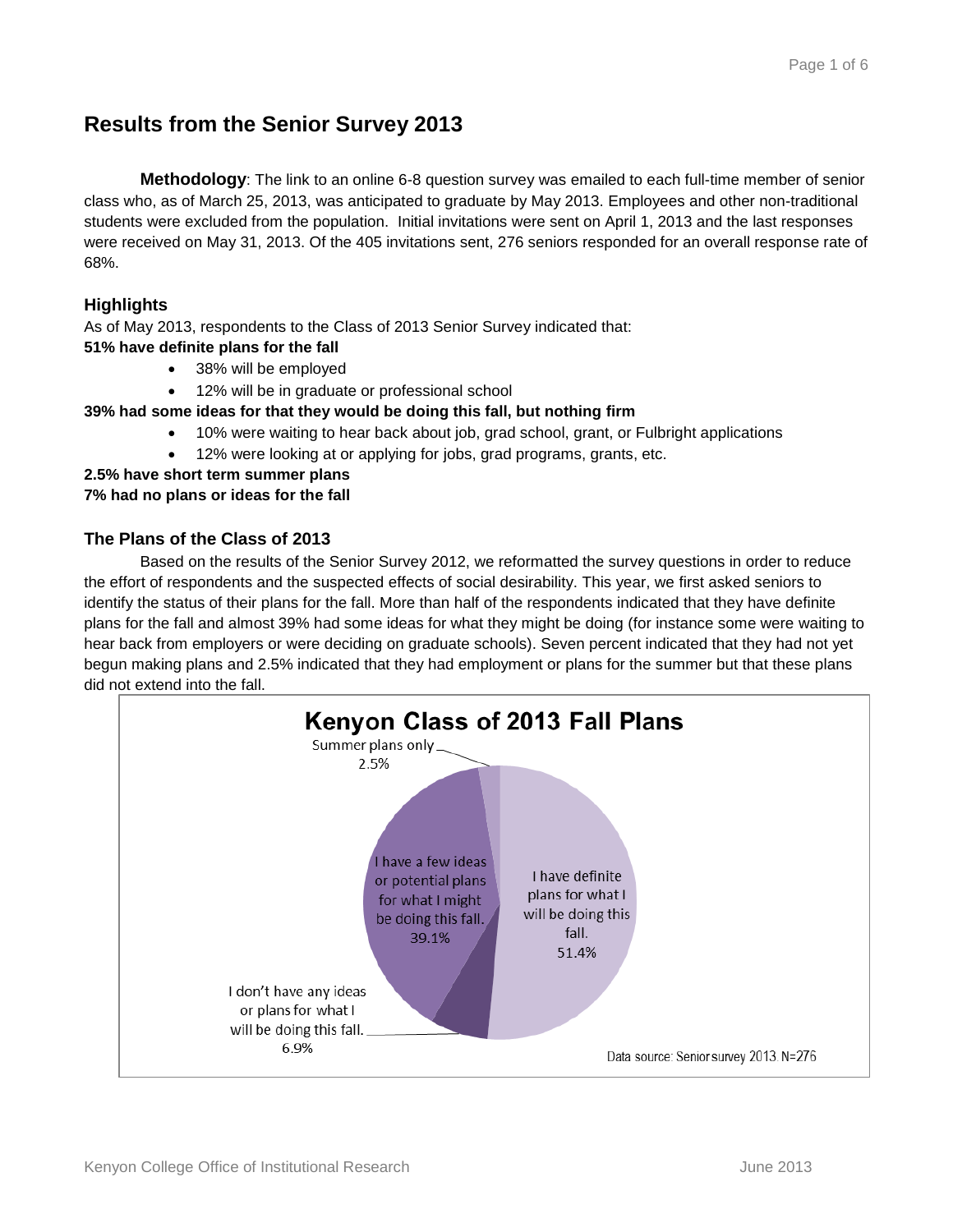After identifying the state of their plans for the fall, respondents were asked to provide more details. Those students who indicated that they had definite plans were asked to pick their primary activity in the fall from a closed list of choices, while those with a few potential plans were directed to an open text box and asked to describe their plans. Of those with definite plans, the majority (38% of all respondents) indicated that they will be employed in the fall, 12% will be going straight into graduate or professional school, 1% indicated that they will be traveling in the fall, and 1% indicated that they were taking the summer off and plan to begin their job search in the fall.

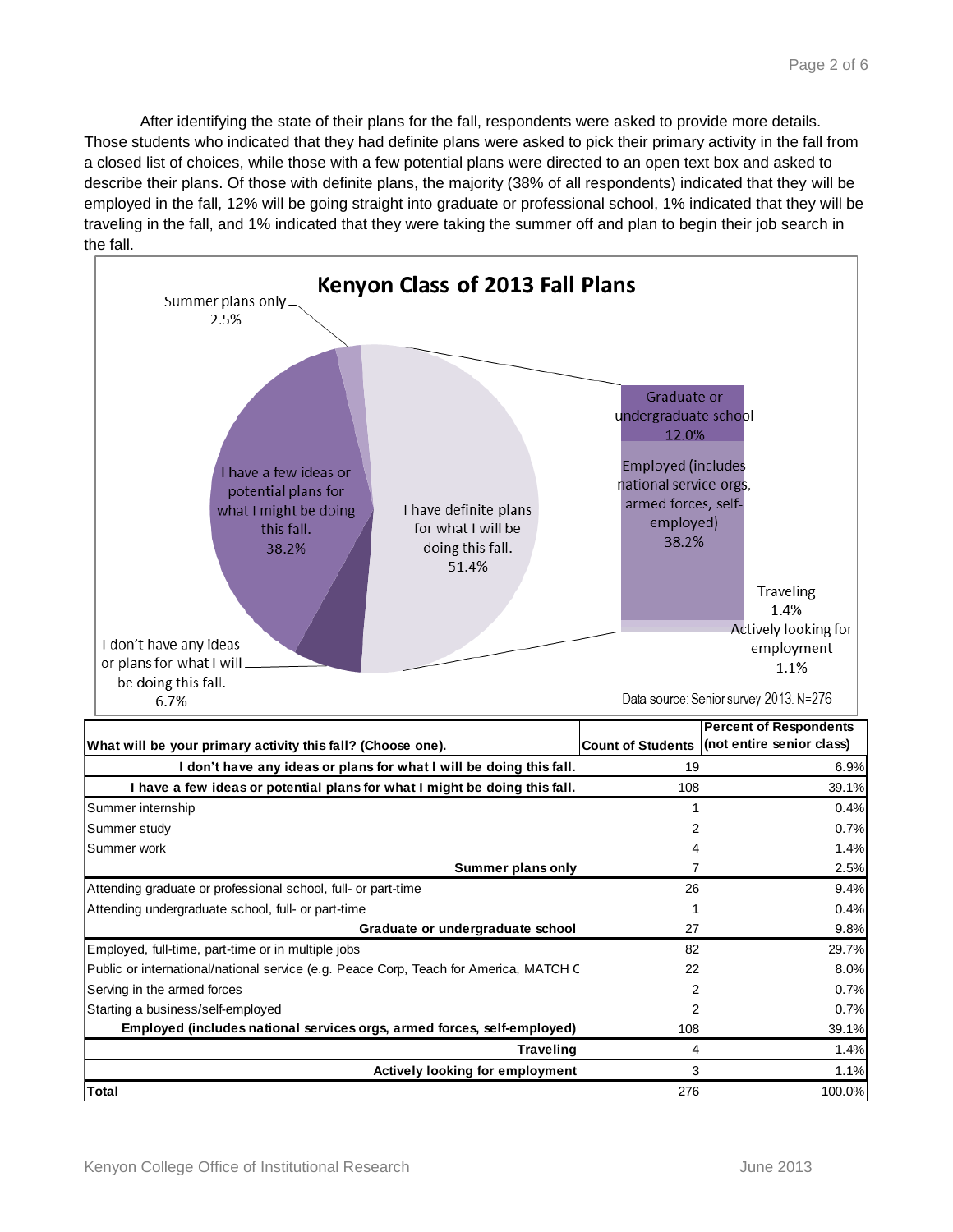### **Employment**

We counted all salaried positions as employment, including service organization positions, internships, and traditional long-term employment positions. Of those students who reported that they will be employed in paying positions this fall, three quarters reported that they will be employed in traditional full- or part-time jobs.

Twenty percent of those students who will be employed in the fall are participating in a service programs. The most popular organizations with which students will be serving are Teach for America and AmeriCorps (specifically the Schuler Scholar program within AmeriCorps). Other service organizations included the Peace Corp, Princeton in Asia, Match Corp, WomenCraft, and local museums and service organizations. Two students indicated that their service was related to receiving a Fulbright grant while several more students indicated that they were awaiting a decision on their Fulbright application.



| What will be your primary activity this fall? (Choose one).                         | <b>Count of Students Respondents</b> | <b>Percent of Employed</b> |
|-------------------------------------------------------------------------------------|--------------------------------------|----------------------------|
|                                                                                     |                                      |                            |
| Employed, full-time, part-time or in multiple jobs                                  | 82                                   | 75.9%                      |
| Public or international/national service (e.g. Peace Corp, Teach for America, MATCH | 22                                   | 20.4%                      |
| Serving in the armed forces                                                         | 2                                    | 1.9%                       |
| Starting a business/self-employed                                                   | 2                                    | 1.9%                       |
| Employed (includes national services orgs, armed forces, self-employed)             | 108                                  | 100.0%                     |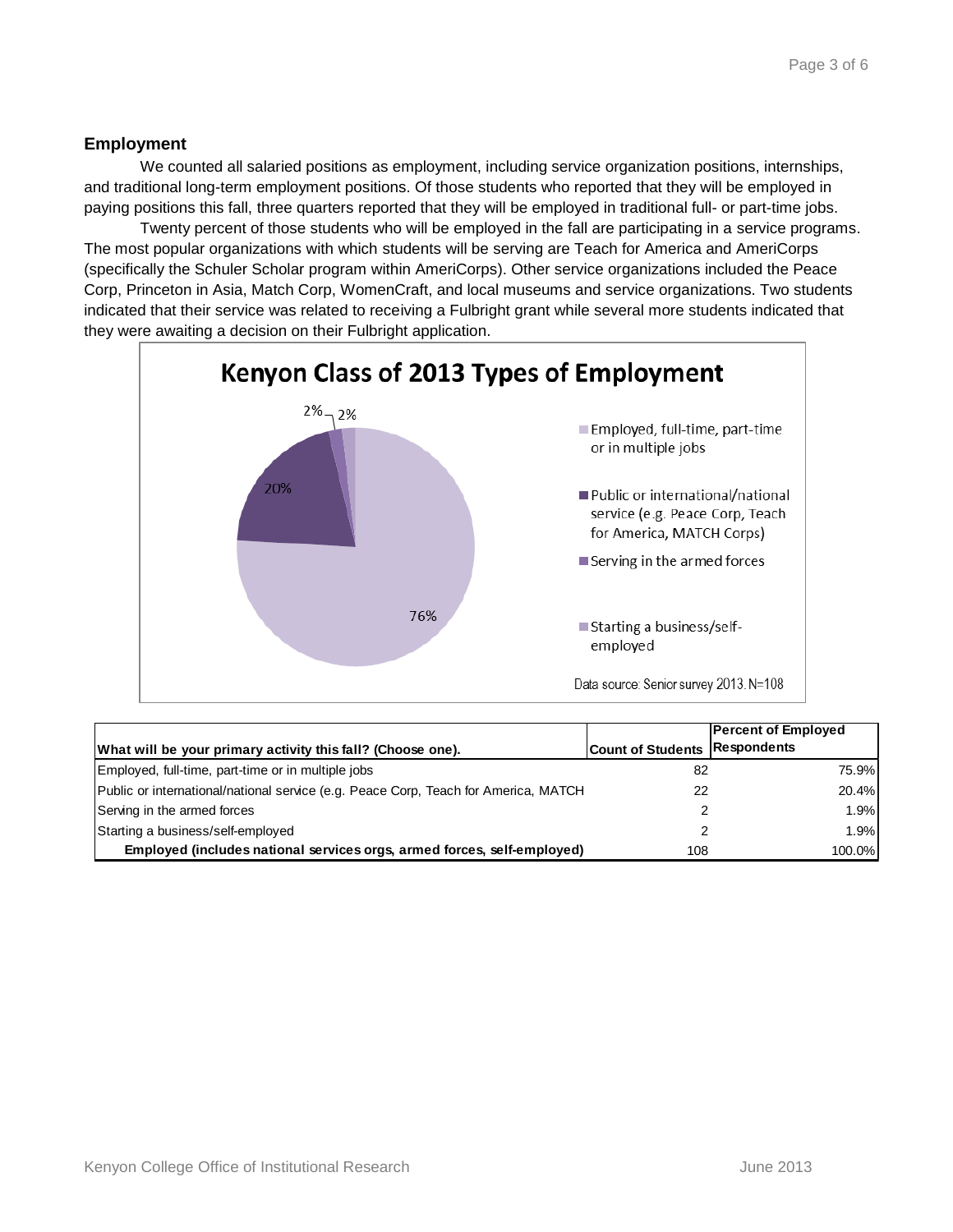#### **Graduate and Professional School**

Twelve percent of the graduating class indicated that they would be attending graduate or professional school in the fall or attending undergraduate school to fulfill the prerequisites for a graduate degree. Of these students, more than one third will be pursuing a master's degree. Doctoral and medical degrees were the next most common degrees to be pursued with 6 students (22% of students attending school) pursuing either of these options. The most popular fields of study were the biological and health sciences (including medical school, nursing, veterinary school, and alternative medicine), social sciences, law, physical sciences, and humanities.



**Total** 27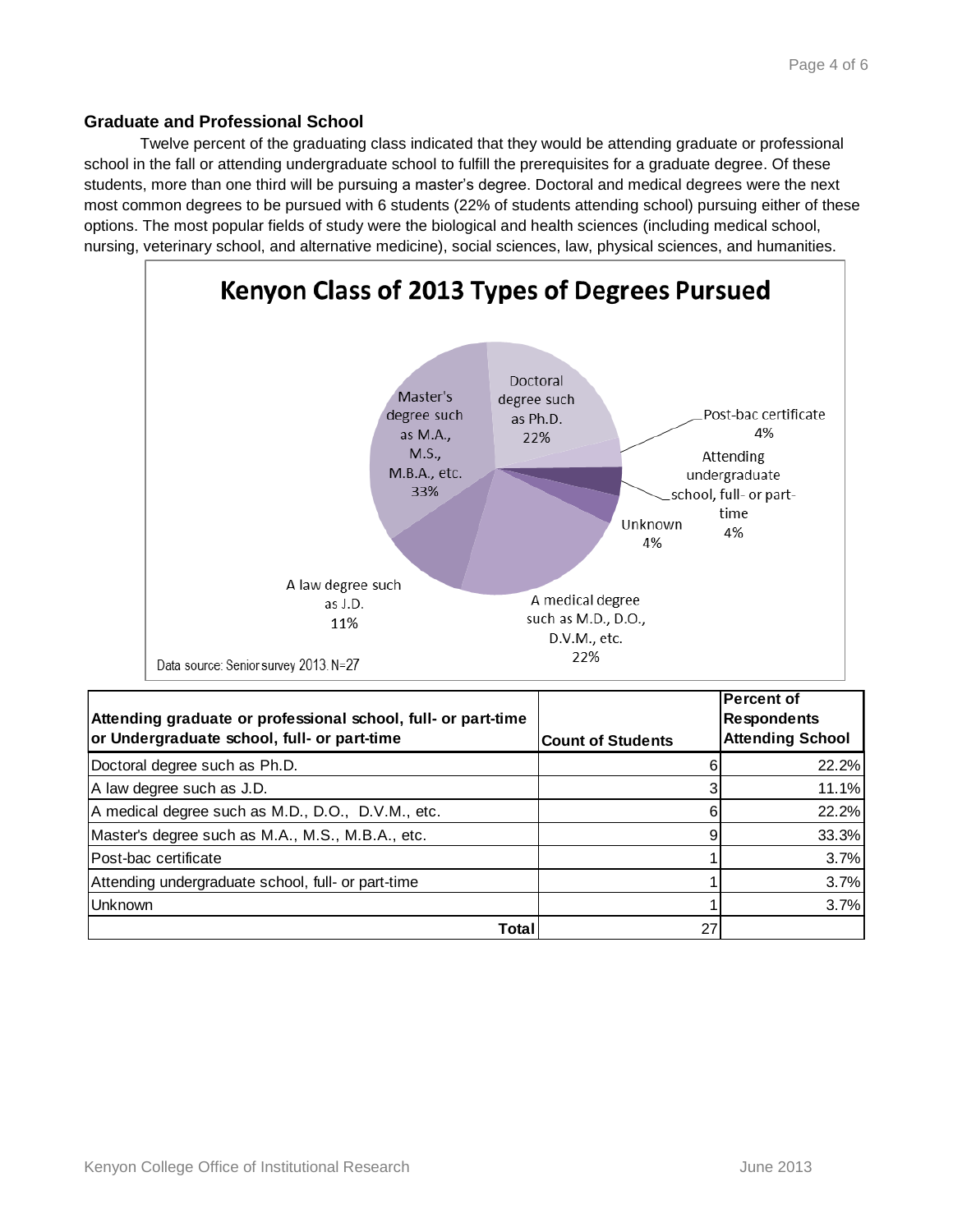#### **Indefinite Plans and Ideas**

Forty percent of seniors indicated that they had some ideas or plans for the fall but nothing definite. We asked respondents to tell us more about their plans for the fall and several themes emerged. More than half of the respondents (59%) who indicated that they had some ideas or plans were somewhere in the job or graduate school process, including looking for or applying for positions, waiting to hear back about an application, or deciding about offers. About 30% had applied for jobs, internships, Fulbrights, graduate schools, grants, or other positions but had not heard back yet or were deciding between offers. Another 30% indicated that they were beginning the job or graduate school process and were in the looking and applying stages. A few (2.8%) indicated that they would be spending the year taking test prep classes for graduate or professional school or applying for graduate schools but did not indicate what else they might be doing during this time. About 7% of respondents who had some plans were very early in the planning stages and were trying to decide which of several paths to pursue (e.g. working or applying to grad school, traveling or applying to AmeriCorps).

Perhaps most interesting are those respondents whose primary plans for the fall will involve moving to a given city. These respondents composed 17% of those who said they had some fall plans. Some indicated that they would be pursuing certain career fields unique to the location (e.g. film industry in Los Angeles) but many indicated they would begin looking for work opportunities once they moved to their desired location.